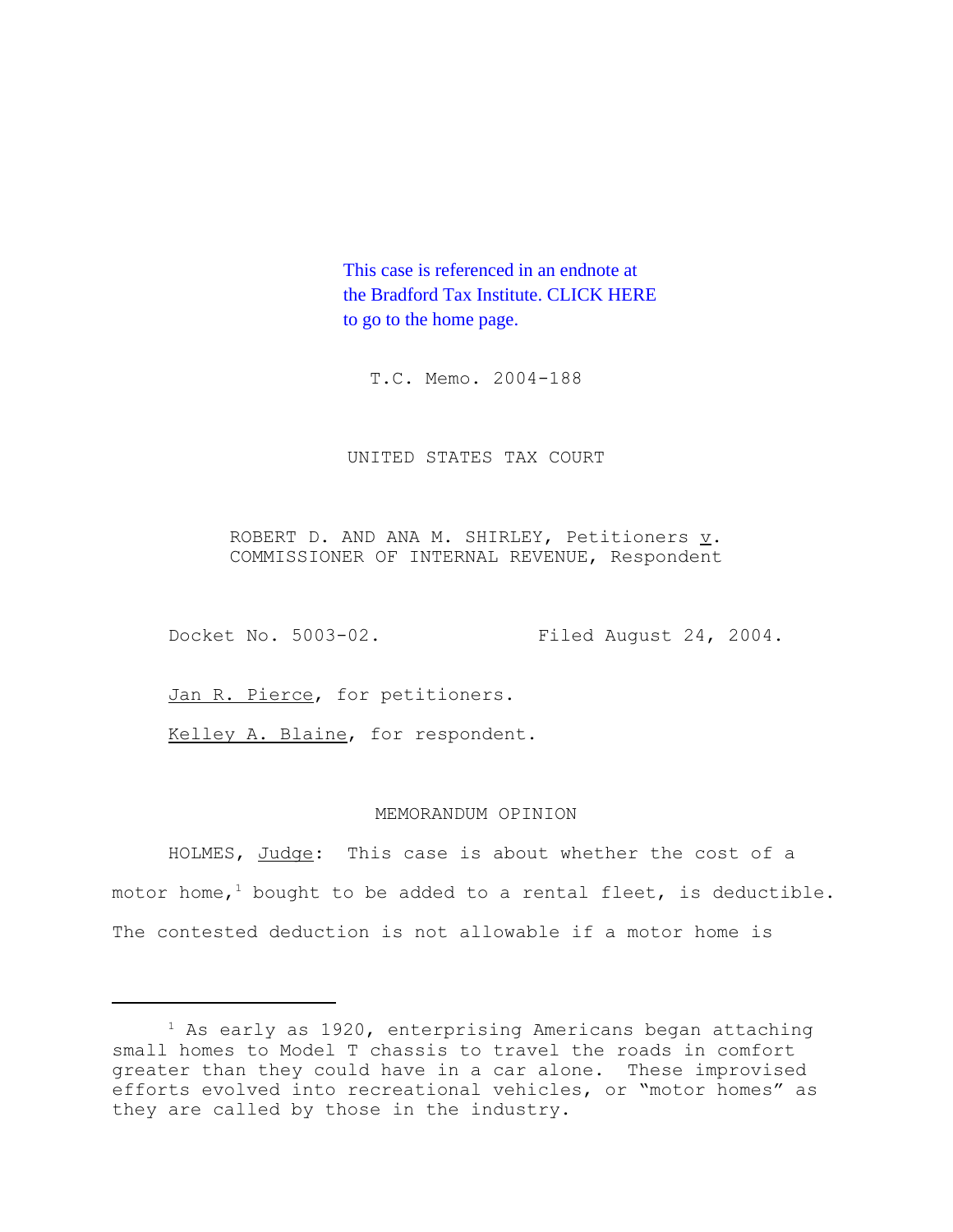"used predominantly to furnish lodging," but is allowable if a motor home is "used primarily as a means of transportation." It thus asks an imponderable question--when a vehicle can be simultaneously used for both lodging and transportation, how can one tell which use is primary?

## Background

Robert and Ana Shirley were Oregon residents when they filed their petition. Robert Shirley owned Motor Home Rentals, a business in Central Point, Oregon that both rented and sold motor homes. During 1997, his rental fleet had a total of 27 motor homes, including a new 1998 Gulfstream Motor Home that he bought for \$48,000 in August and added to his fleet under the designation "MH #22."

His usual terms for motor home rentals were much like those for car rentals--a daily or weekly fee, a daily mileage allowance of 100 miles, and a mileage charge of \$.25 for each additional mile. In 1997, petitioner rented his motor homes to numerous customers in a total of 322 transactions, for anywhere between one and 90 days. Most of his customers used fewer than their 100 miles per day.

This case arose from notices of deficiency that respondent issued for 1997 and 1998. Concessions and compromises by both parties completely settled the dispute about the Shirleys' 1998 deficiency, leaving only one issue to decide--whether to allow

 $- 2 -$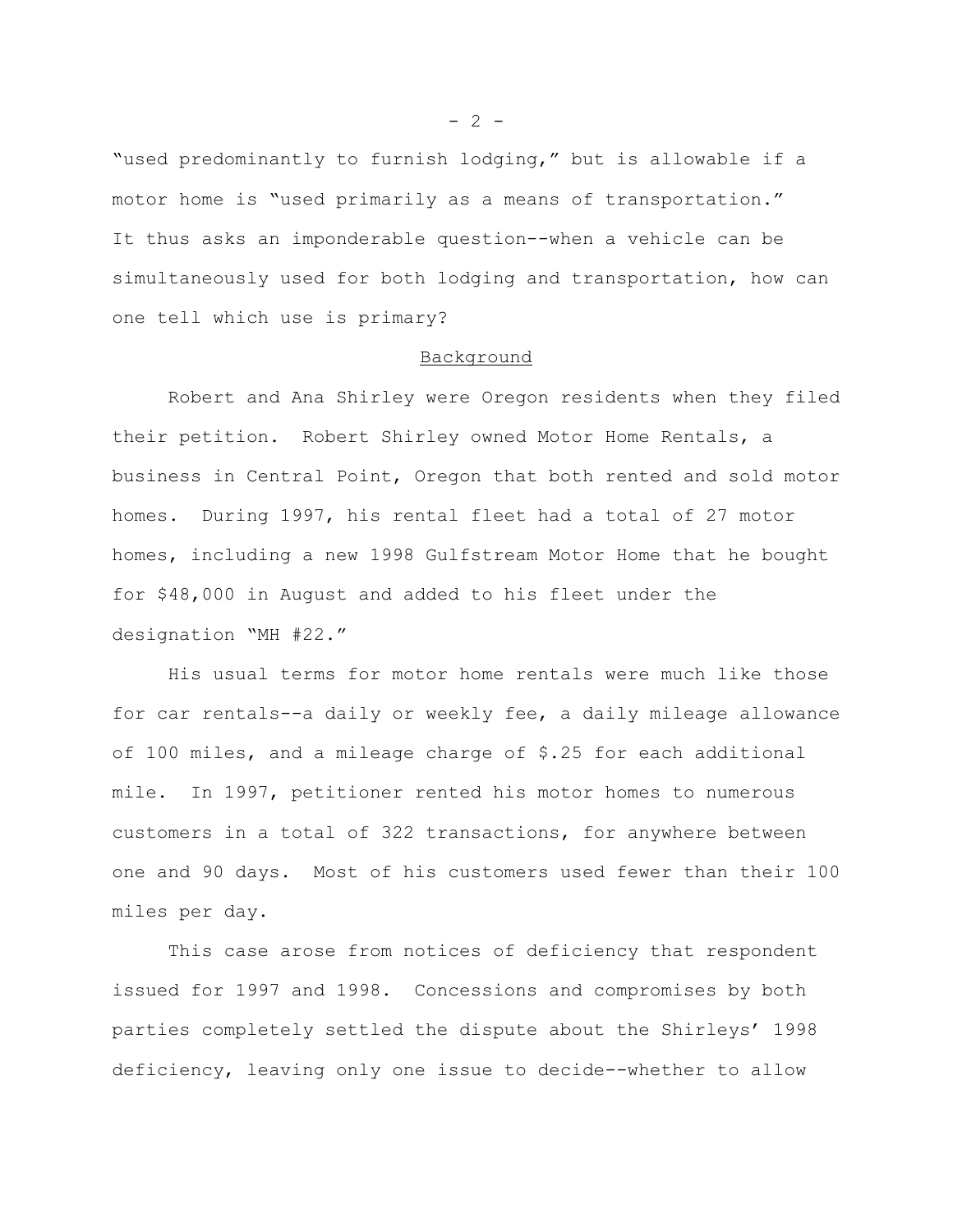petitioners a deduction on their 1997 return for part of the cost of MH #22. Before the case went to trial, the parties fully stipulated the facts under Rule  $122.^2$ 

## Discussion

Section 179(a) allows a taxpayer a deduction--in 1997, one of up to \$18,000--for property (prosaically called "Section 179 property") used in his trade or business that he must otherwise add to his capital account and depreciate. The deduction comes with numerous restrictions, one of which is that any property described in section 50(b) is ineligible to be section 179 property. Sec. 179(d)(1). Section 50(b) itself defines terms for various tax credits and deductions granted elsewhere in the Code. It excludes certain kinds of property from these benefits, including "property which is used predominantly to furnish lodging or in connection with the furnishing of lodging." Sec. 50(b)(2). This is then followed by exceptions to the exclusion, one of which is "property used by a hotel or motel in connection with the trade or business of furnishing lodging where the predominant portion of the accommodations is used by transients." Sec.  $50(b)(2)(B).<sup>3</sup>$ 

 $- 3 -$ 

<sup>&</sup>lt;sup>2</sup> All Rule references are to the Tax Court Rules of Practice and Procedure, and all section references are to the Internal Revenue Code as in effect for the year at issue.

<sup>&</sup>lt;sup>3</sup> These exclusions first became law in the Revenue Act of 1962, Pub. L. 87-834, 76 Stat. 960, as limits on the then-new investment tax credit. President Kennedy expected this incentive (continued...)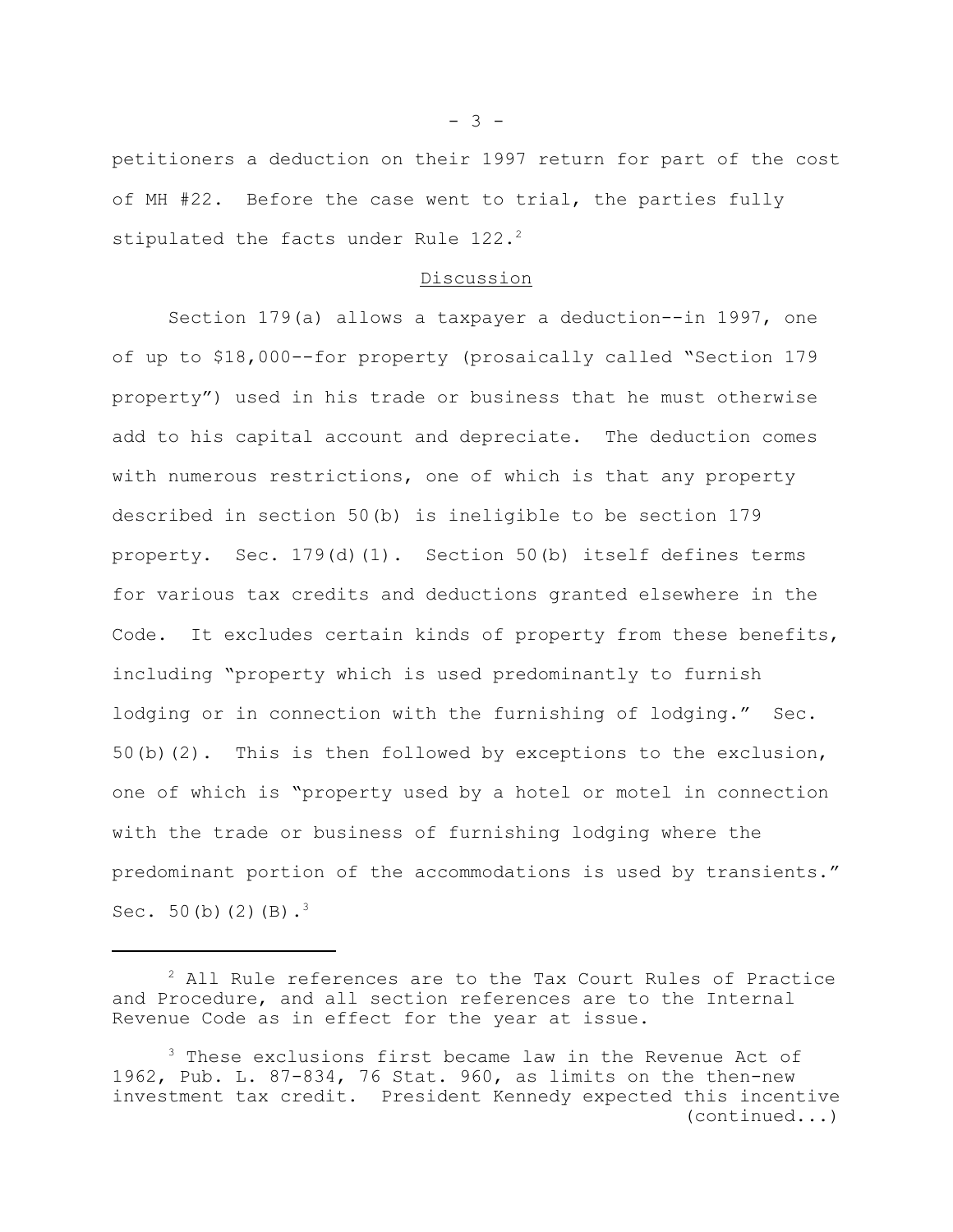The parties agree that MH #22 meets all the requirements for being section 179 property except one: Respondent argues that motor homes generally, and MH #22 in particular, are property "used predominantly to furnish lodging." Petitioners disagree with respondent on that point, contending that motor homes are primarily used for transportation. Petitioners also argue that even if MH #22 is predominantly used for lodging, it qualifies for the exception to the exclusion, because it is lodging the predominant portion of which is "used by transients," since most of petitioners' customers were short-term renters.

Solving this puzzle as the parties have presented it requires answering two preliminary questions. The first is whether we should focus on MH #22 alone, or on Shirley's motor home business as a whole; the second is whether regulations exist that we can look to in analyzing the question.

Neither party squarely addressed the issue of whether we should look at the "predominant use" of Shirley's fleet of rented motor homes or at the "predominant use" of MH #22 alone, but we do have some usable precedent. In Van Susteren v. Commissioner, T.C. Memo. 1978-310, we decided that a small businessman who

 $- 4 -$ 

 $3$ (...continued)

to stimulate the economy by allowing business owners a credit on their tax bill for purchases of new tangible personal property. H. Rept. 1147, 87th Cong., 2d Sess. (1962), 1962-3 C.B. 402, 411- 413. The credit's purpose was to increase "the profitability of productive investment by reducing the net cost of acquiring new equipment." Id., 1962-3 C.B. at 411.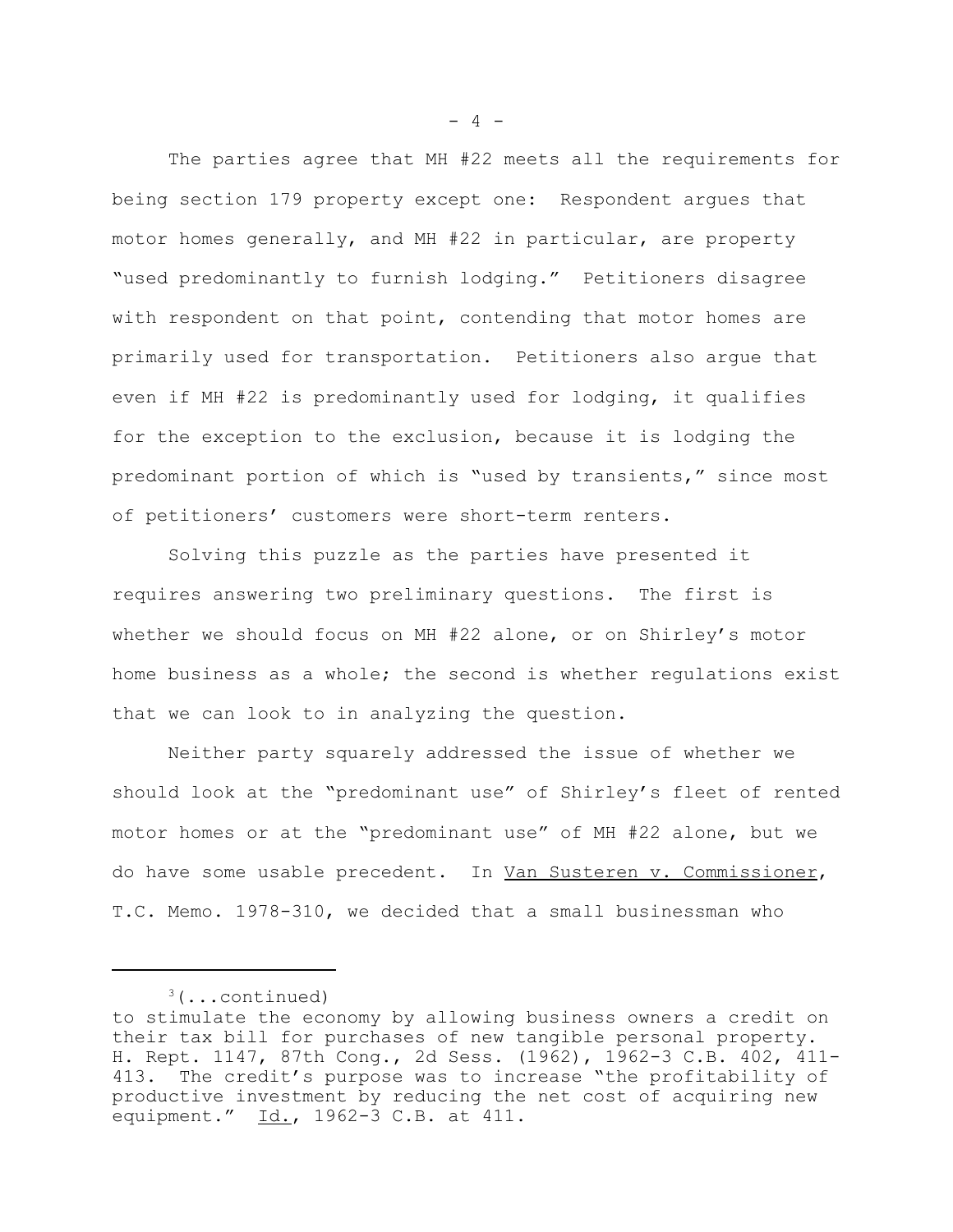bought four mobile homes as additional rooms for his motel was entitled to an investment tax credit. Over the objections of the Commissioner in that case, we did not separately test each mobile home's eligibility for the credit. It was enough that each trailer did not "represent a separate trade or business" and that the stipulated facts showed that the taxpayer was operating only a single business.<sup>4</sup> See also Koerner v. Commissioner, T.C. Memo. 1983-588 n.6 (same).

Shirley was likewise managing his motor home rental enterprise as a single business; he used MH #22 as just one more asset in that business. We follow Van Susteren and Koerner and will not look to the 1997 use of MH #22 alone; instead, we look to the use of the fleet of motor homes of which it was a part.

Analyzing whether applicable regulations exist begins with the history of section 50. That section was added to the Code by the Omnibus Budget Reconciliation Act of 1990, Pub. L. 101-508 (OBRA 1990), sec. 11813(a), 104 Stat. 1388, 1388-536 through 1388-550.5 OBRA 1990 essentially reenacted old section 48(a)(3)

 $-5 -$ 

<sup>4</sup> And because more than half of the total units at his motel (i.e., those in his motel building, plus the mobile homes) were used predominantly by transients, he qualified for an exception to the general exclusion of lodging investments from the credit.

<sup>&</sup>lt;sup>5</sup> It was enacted as part of an extensive effort by Congress to simplify the Code by amending and deleting numerous provisions that had become obsolete. The legislative history stresses that there was no attempt to simplify by making substantive changes. H. Rept. 101-894, at 36 (1990); H. Conf. Rept. 101-964, at 1142 (1990).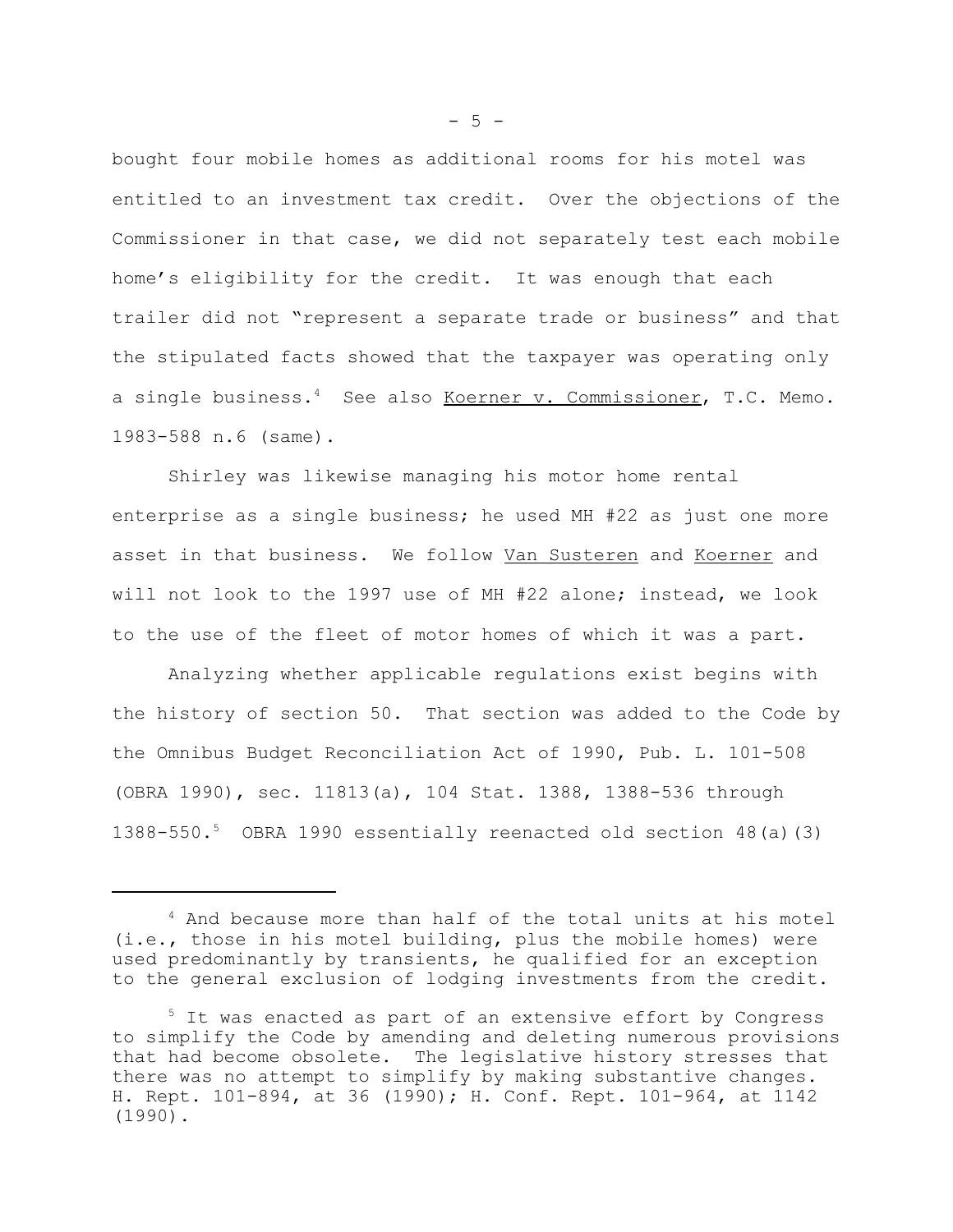as new section  $50(b)(2)$ . The Secretary never issued regulations under section  $50(b)(2)$ , but the existing Treasury regulations under old section 48(a)(3) have remained unchanged since the time of their issuance in 1964.<sup>6</sup> The definition of "section 179 property" largely matches old section 48's definition of "section 38 property" that was in the 1954 Code. Sec. 179(d). Old section 48(a)(1) defined "section 38 property" as "tangible personal property," and old section 48(a)(3) excluded from that definition "[p]roperty which is used predominantly to furnish lodging or in connection with the furnishing of lodging." Current section 50(b)(2) is nearly identical to old section 48(a)(3), so we will use the regulations under old section 48 for guidance.

Section  $1.48-1(h)(1)(i)$  of those regulations provides that property eligible for the deduction

does not include property which is used predominantly to furnish lodging or is used predominantly in connection with the furnishing of lodging during the taxable year.  $* * *$  The term "lodging facility" includes an apartment house, hotel, motel, dormitory, or any other facility (or part of a facility) where sleeping accommodations are provided and let, except that such term does not include a facility used primarily as a means of transportation (such as an aircraft, vessel, or a railroad car)  $* * *$  even though sleeping accommodations are provided.

Section  $1.48-1$ (h)(2)(ii) of the regulations then further describes the transient exception to the lodging exclusion:

- 6 -

<sup>6</sup> Compare T.D. 6731, 1964-1 C.B. (Part 1) 11, 39-40.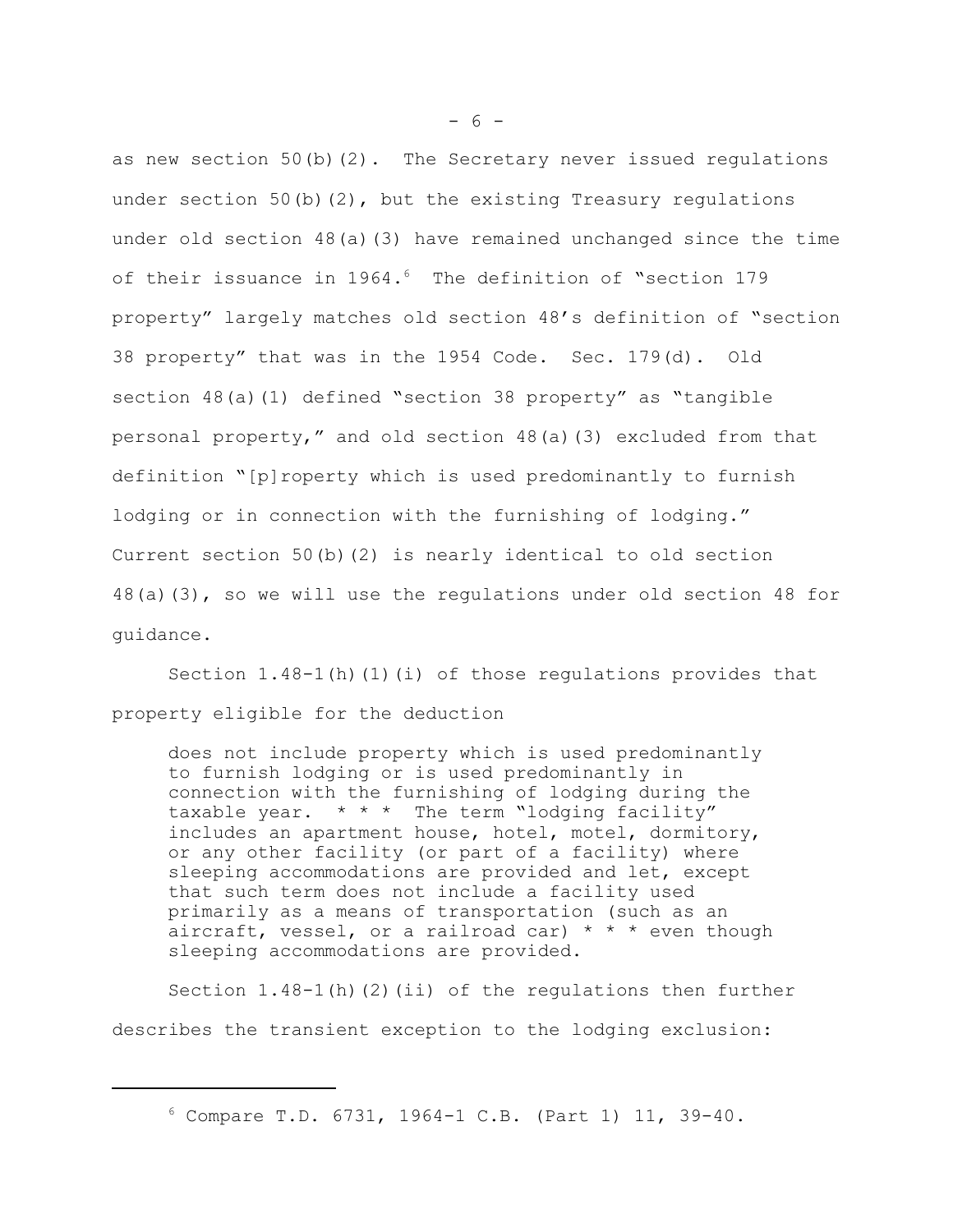Property used by a hotel, motel, inn, or other similar establishment, in connection with the trade or business of furnishing lodging shall not be considered as property which is used predominantly to furnish lodging or predominantly in connection with the furnishing of lodging, provided that the predominant portion of the lodging accommodations in the hotel, motel, etc., is used by transients during the taxable year. For purposes of the preceding sentence, the term "predominant portion" means "more than one-half". Thus, if more than one-half of the living quarters of a hotel, motel, inn, or other similar establishment is used during the taxable year to accommodate tenants on a transient basis, none of the property used by such hotel, motel, etc., in the trade or business of furnishing lodging shall be considered as property which is used predominantly to furnish lodging or predominantly in connection with the furnishing of lodging. Accommodations shall be considered used on a transient basis if the rental period is normally less than 30 days.

We adopt, as the parties suggest, this regulation's definition of a transient as one who rents for less than 30 days. We also note that in Moore v. Commissioner, 58 T.C. 1045, 1054 n. 8, affd. 489 F.2d 285 (5th Cir. 1973), we held that "predominant portion" means the proportion of accommodations used by transients, not the proportion of all renters who are transients.

Finally, the parties also agree that section 1.48- 1(h)(1)(i), Income Tax Regs., prescribes an all-or-nothing approach. Under this approach, we characterize mixed-used assets according to their predominant use. The regulation thus seems to require us to decide whether an asset was used predominantly for lodging or transportation.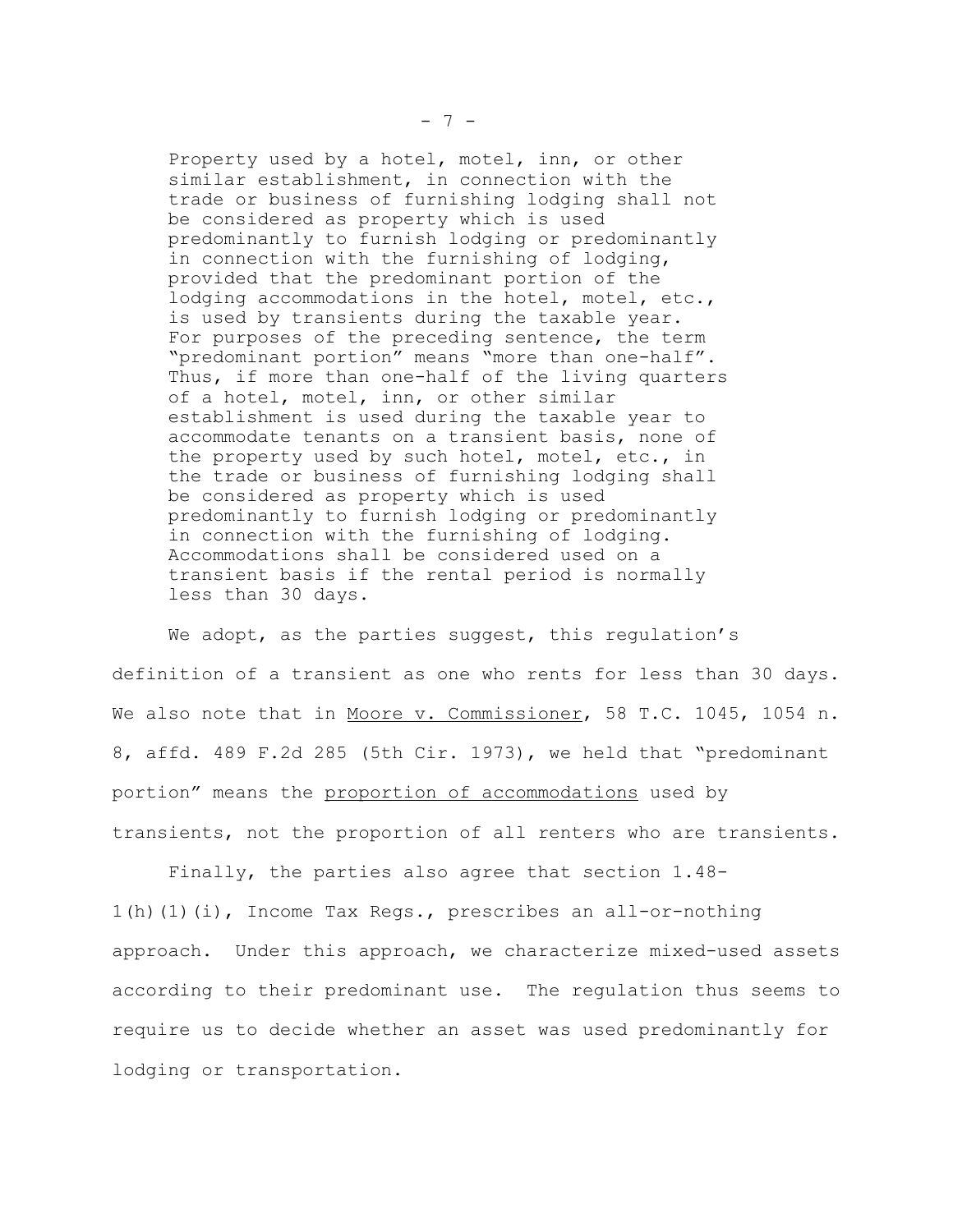In other sections of the Code and regulations that use similar language, deciding "predominant" means defining a common denominator and then measuring relative size. For example, use of property "predominantly outside the United States" is measured by the time that the property is physically in the United States compared to the time that it is outside, sec.  $1.48-1(q)(1)(i)$ , Income Tax Regs.; deciding whether a real estate investment trust is "predominantly held by qualified trusts" is measured by the value of trusts' holdings in the REIT compared to the value of others' holdings, sec.  $856(h)(3)(D)(i);$  and use of a bus "predominantly \* \* \* in furnishing (for compensation) passenger land transportation" is measured by the miles the bus is used to carry paying passengers compared to the miles it travels without them, sec. 48.4221-8(b)(2), Manufacturers and Retailers Excise Tax Regs.

But unlike a bus, which cannot simultaneously carry and not carry paying passengers, a motor home can certainly be used for both transportation and lodging; that is what it is built for. The regulation seems to recognize this as well, since it makes "sleeping accommodations" the sine qua non of "lodging" while recognizing that airplanes, ships, and railroad cars make some provision for passengers who sleep while on board. But the regulation does not tell us what characteristics of airplanes or ships or railroad cars distinguish them from more ordinary

- 8 -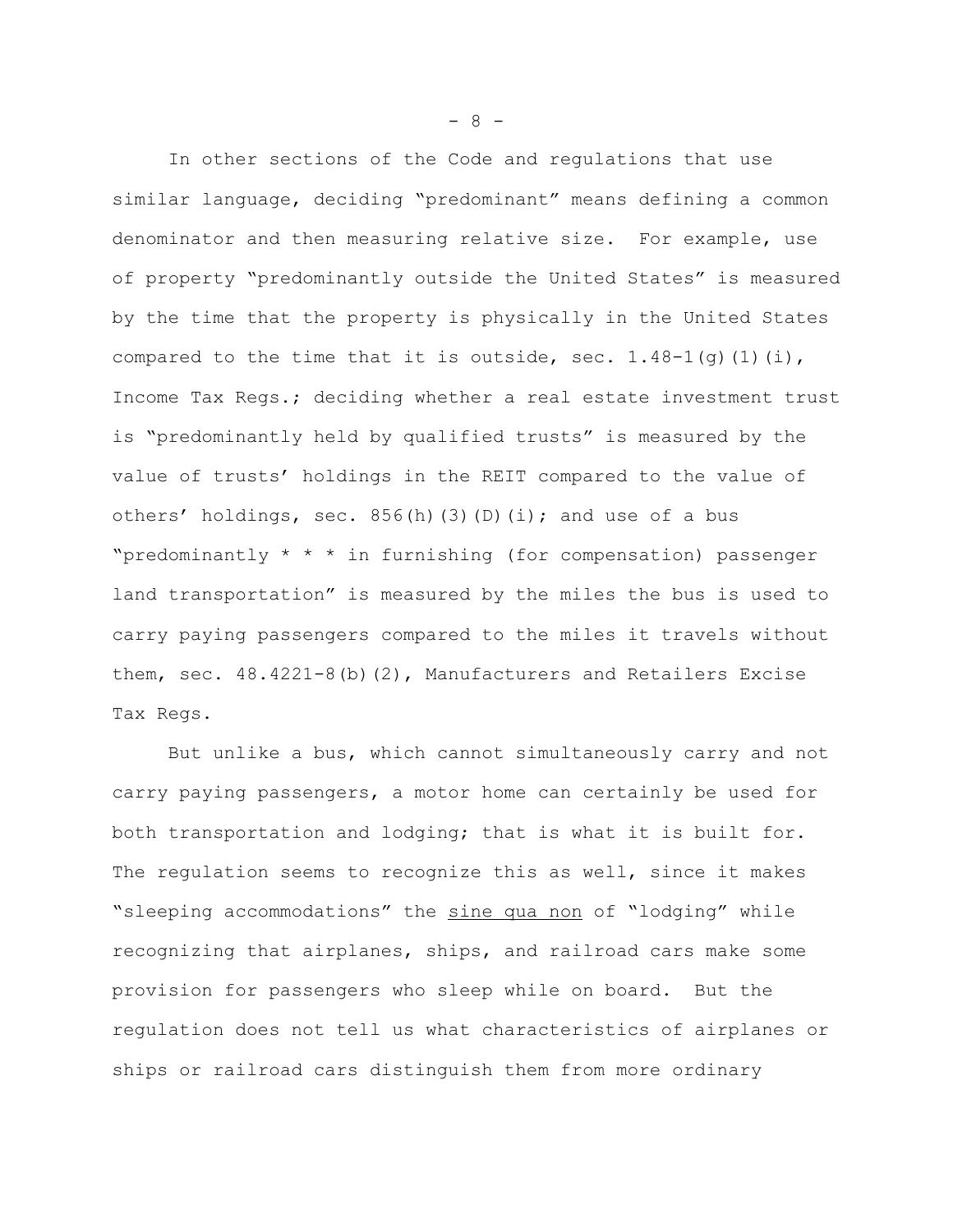lodgings such as apartment buildings or houses. The parties disagree about the consequences of this fact.

Petitioner urges us to adopt a bright-line test under which we would consider a motor home as used "predominantly for transportation" where it is regularly used in the taxpayer's business for transportation. Respondent would have us look to the amount of time spent in the motor homes for transportation versus the time spent in the motor homes for lodging.

The difficulty with both these positions is that neither explains why, in measuring predominant use, one type of use should "count" for more than the other. Petitioners' position amounts to an assertion that, if motor homes are used for transportation, then transportation is their primary use. But why this should be so, apart from the ease of administering this as a bright-line test, is unclear. Respondent asserts that we should use time as a common denominator of uses; if the time spent in Shirley's motor homes while they were traveling exceeded the time spent in them while people were lodging, then and only then would their primary use be transportation.

As petitioners point out, respondent does not suggest how we deal with the problem of simultaneous use--some family members sleeping, eating or cooking in the back while one drives. Nor does respondent suggest how, in the real world, any businessman could possibly rely on his rental customers to maintain the

- 9 -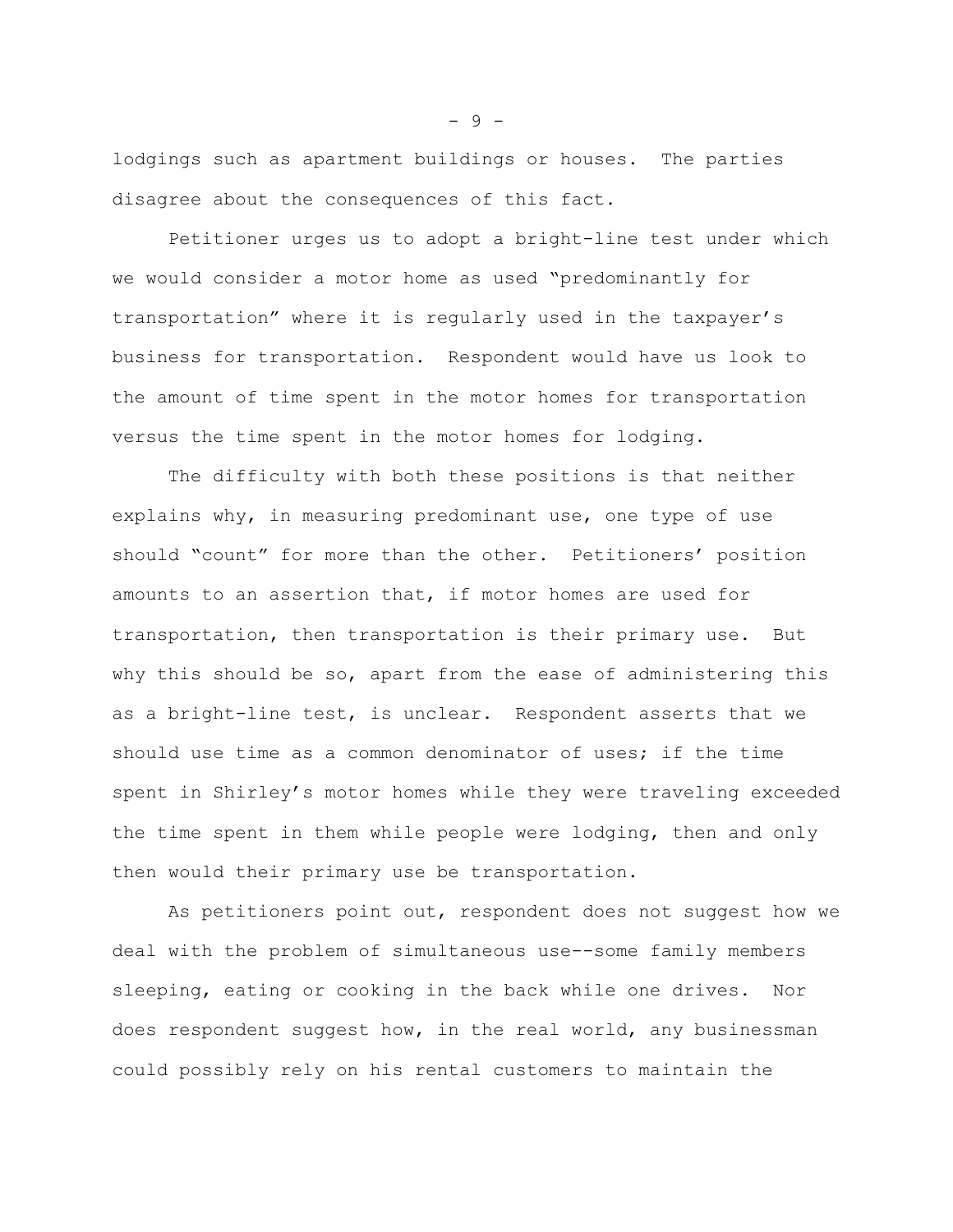detailed, almost minute-by-minute logs required for this test to work.7

Other tests are possible. One could conceive of a test that looked to the value of the mobility of the motor home to the renter versus the value of its capacity to be used for lodging. Or one could try to identify the "primary function" of a motor home (though this would seem to be the same as trying to identify its "primary use.")<sup>8</sup> But none of these tests--including both petitioners' and respondent's--suggests a way out of the

<sup>8</sup> In L.L. Bean, Inc. v. Commissioner, T.C. Memo. 1997-175, affd. 145 F.3d 53, 56 (1st Cir. 1998), we had to decide whether a rack system inside a warehouse, which both held merchandise and supported the warehouse's walls and roof, was tangible personal property. Taxpayers proposed a primary function test, as opposed to a strict structural function test. The Court, however, found that even a primary function test would not favor petitioners because the necessity of the rack system to prevent a collapse of the building did not allow the structural function to be categorized as secondary.

<sup>&</sup>lt;sup>7</sup> Respondent's position is weakened by the reality that property undoubtedly used for transportation--cars, for example--are at rest in garages and parking lots much longer than they are on the road. We do note that in LaPoint v. Commissioner, 94 T.C. 733, 735 (1990), the parties stipulated that the taxpayer used a car for business uses "85 percent of the time", but we are not sure how to construe it. It seems unlikely this meant total time rather than percentage of time in use, but it could also have meant percentage of trips or even mileage (if the taxpayer in LaPoint kept the usual log for those wishing to deduct car-related expenses). In any event, the key issue in that case was whether the car was used "predominantly  $* * * in$ connection with the furnishing of lodging"  $id$ , at 736, and so it gives limited help in analyzing the question of simultaneous use of motor homes for both lodging and transportation.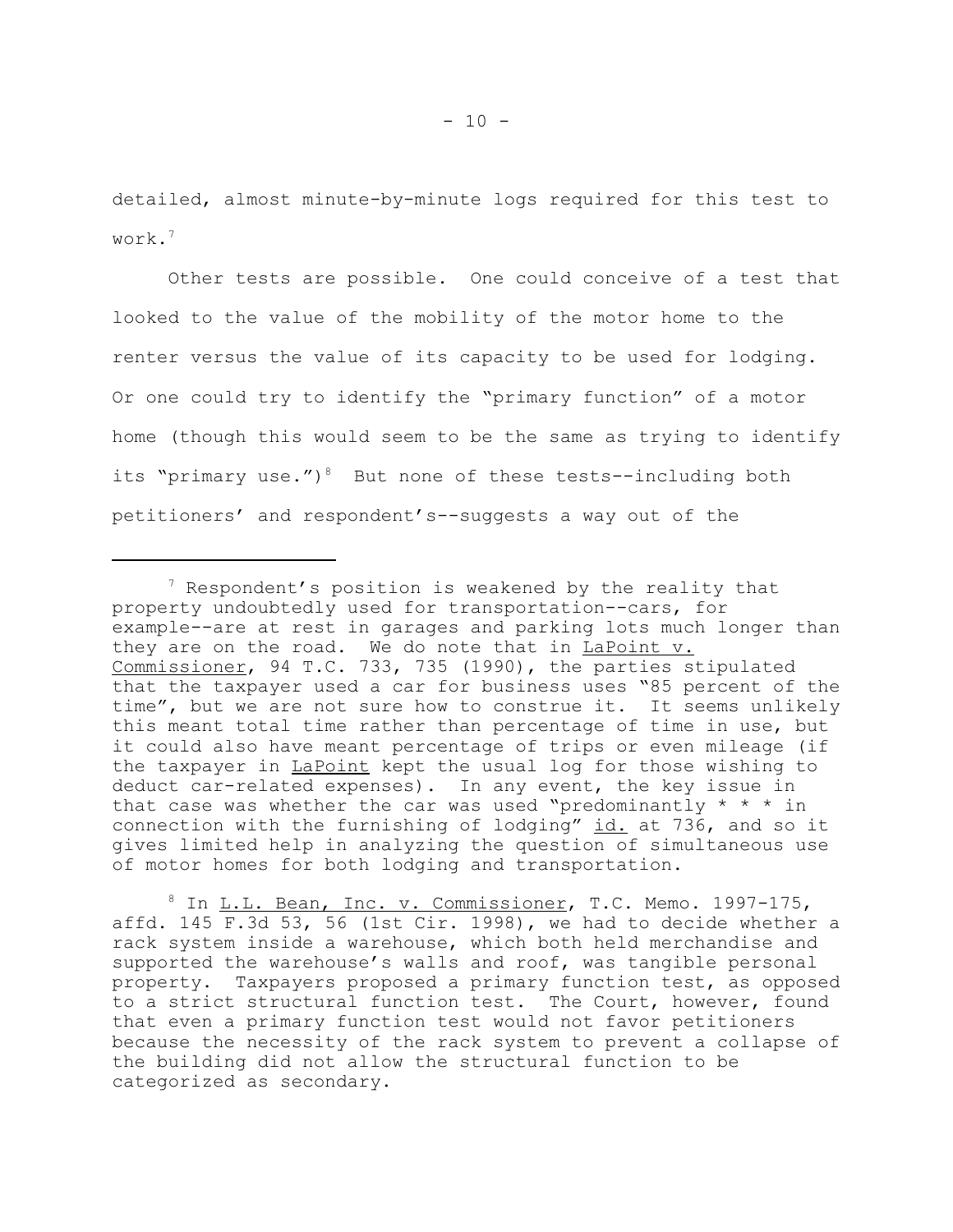underlying dilemma of comparing a motor home's use as lodging to its use as transportation.

We think a better way to analyze whether mobile homes were predominantly used for lodging lies in Union Pacific v. Commissioner, 91 T.C. 32 (1988). In Union Pacific, railroad employees who tested and replaced track in remote locations lived in company-supplied, rent-free mobile homes. Union Pacific paid these employees their normal wages and benefits and argued that this meant the housing was just a required part of new track installation, the type of productive activity that Congress meant to qualify as creditable. Union Pacific thought the distinction was important because the purpose of the investment tax credit (like the purpose of section 179) was to stimulate production.

We have looked to the legislative history of the investment tax credit for help in construing the meaning of its terms. In Norwest Corp. v. Commissioner, 108 T.C. 358, 365 (1997) we noted that Congress expressly said that the phrase "tangible personal property" should not be narrowly defined. In Union Pacific, we similarly noted that the legislative history of the lodging exception showed that investment in "'[l]odging, or residential real estate,  $* * *$  is excluded on the grounds that this property for the most part is used by consumers rather than in production.'" Union Pacific v. Commissioner, supra at 39, (quoting Staff of Joint Comm. on Taxation, General Explanation

 $- 11 -$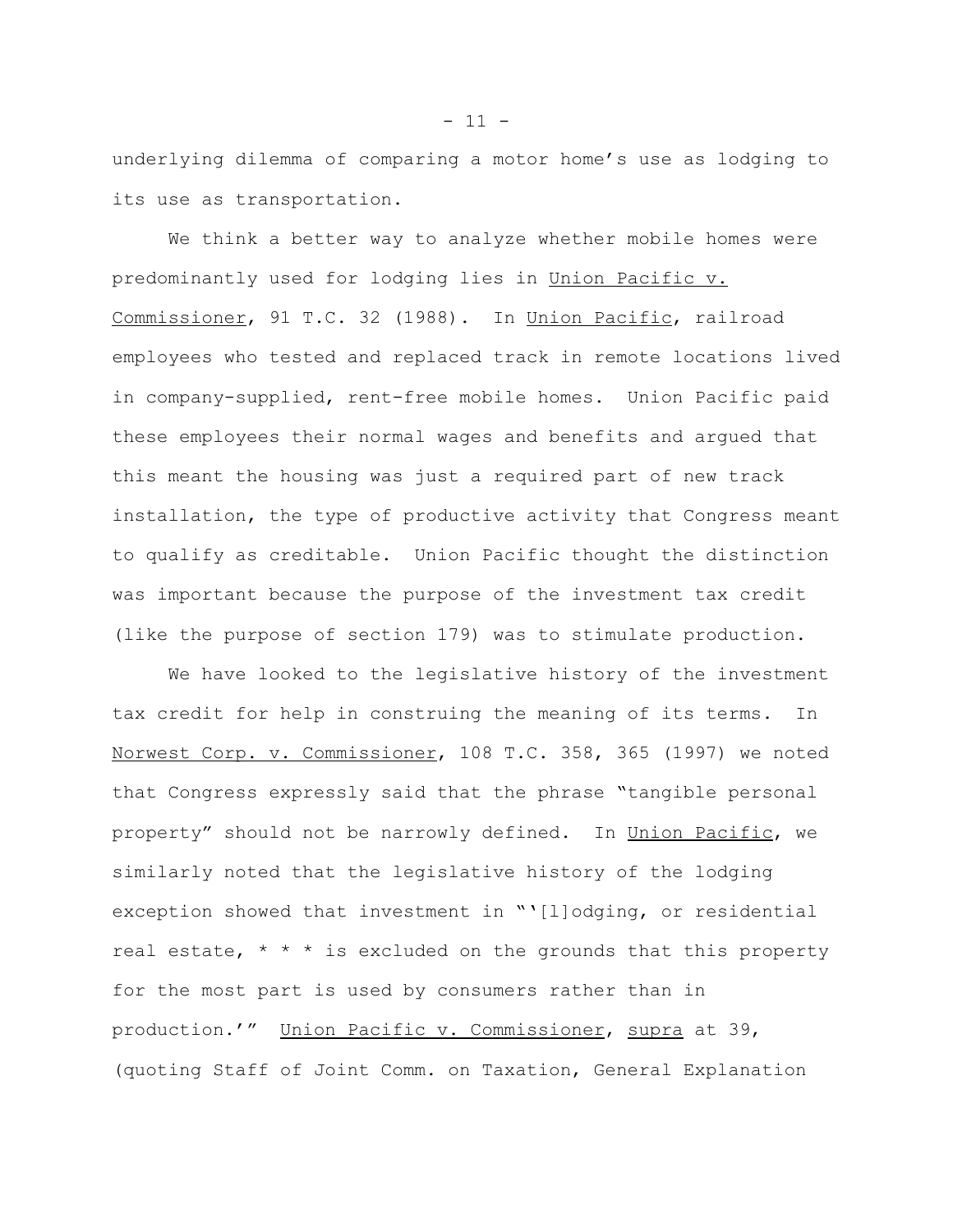of Committee Discussion Draft of Revenue Bill of 1961, at 9 (J. Comm. Print 1961)). We nevertheless held that, in deciding whether the mobile homes at issue were used predominantly for lodging, the key factor was the alternative to company-paid accommodations their inhabitants would likely have bought. We reasoned that "they are nonetheless used by individuals to replace assets that clearly would not be [qualifying property]- if  $* * *$  housing were not provided to the  $* * *$  employees, those employees would be forced to either rent or buy other housing." Id. This substitute housing, it was implied, could not be qualifying property because it was residential real estate. Of course, from Union Pacific's viewpoint, the mobile homes were part of its productive investment, even if they were also used for lodging.

Union Pacific is thus some guide to the general problem of how to characterize property capable of two simultaneous uses. As in Union Pacific, we must ask what Shirley's customers would have had to buy or rent if motor homes were not available. If these substitute goods would be allowed as qualifying property under section 50(b), then so would motor homes. Shirley's customers, unlike the railway workers in Union Pacific, would need as substitute goods some combination of both lodging and transportation. If a car or truck were rented to customers to provide them with the mobility of a motor home, those vehicles

 $- 12 -$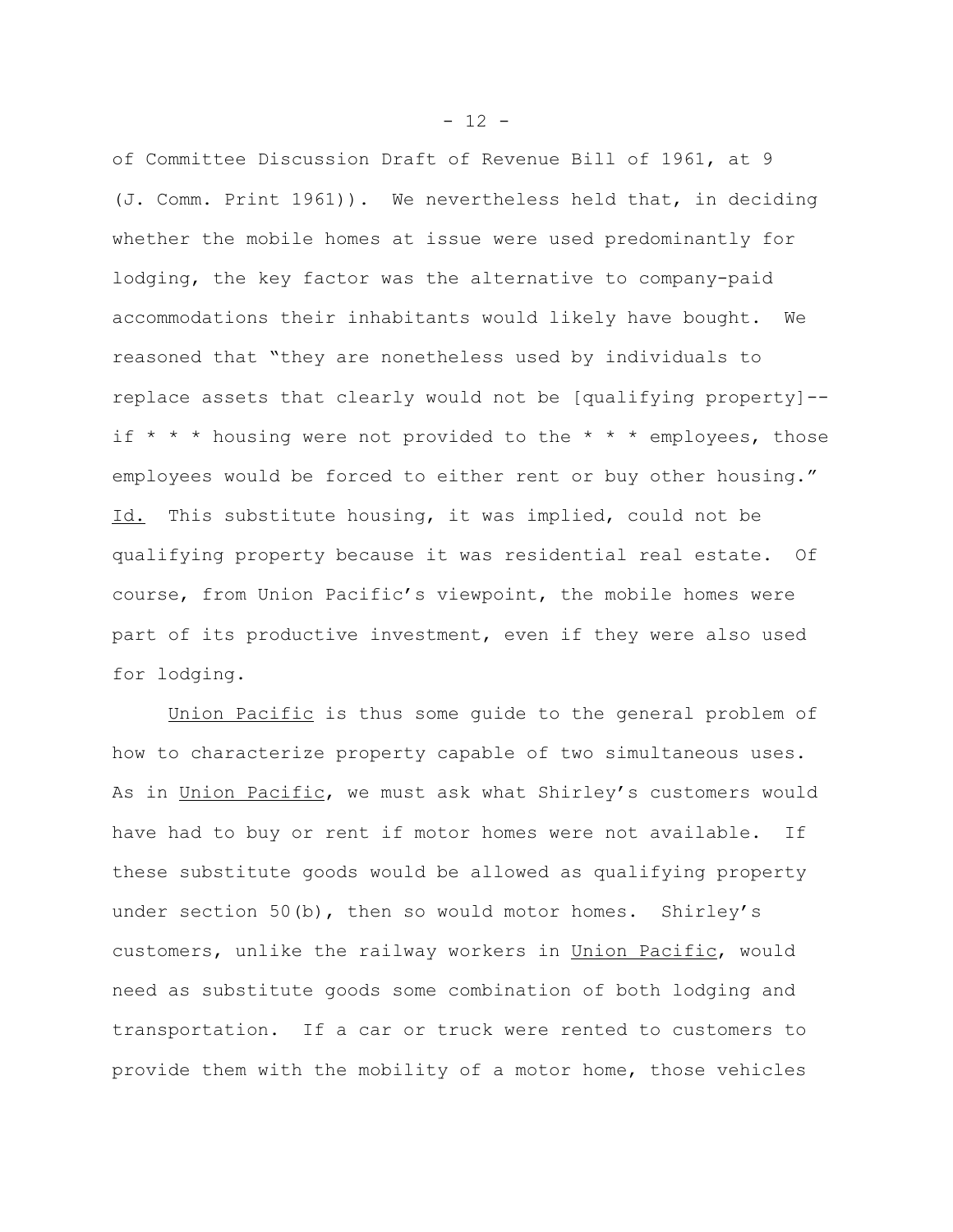would clearly qualify as section 179 property. But what would substitute for the lodging accommodations a motor home provides? We know from the stipulated facts that the predominant number of motor home rentals were for less than 30 days. $9$  This strongly suggests that Shirley's customers would rent hotel or motel rooms, campground space, or other transient lodging. All of these would qualify for the exception to the general exclusion of lodging from the category of section 179 property.

Because both the substitute transportation and the substitute lodging would qualify, we conclude that motor homes, like Shirley's, used by renters mostly for periods of less than 30 days, are section 179 property. As we have in other cases of deciding eligibility for the investment tax credit,  $10$  we leave grappling with a difficult element of a difficult test for another case. In this one, petitioners are allowed a deduction under section 179 for the purchase of MH #22 in 1997.

To reflect the other concessions and compromises already made by the parties,

<sup>&</sup>lt;sup>9</sup> The stipulated evidence shows that 24 of Shirley's 27 motor homes were rented to transients more than half the time that those 24 motor homes were rented during 1997.

<sup>10</sup> See, e.g., Tibbs v. Commissioner, T.C. Memo. 1987-515 (avoiding decision on whether mobile homes were "tangible personal property"); Pickren v. Commissioner, T.C. Memo. 1981-52 (avoiding decision on whether mobile homes qualified as hotel or motel).